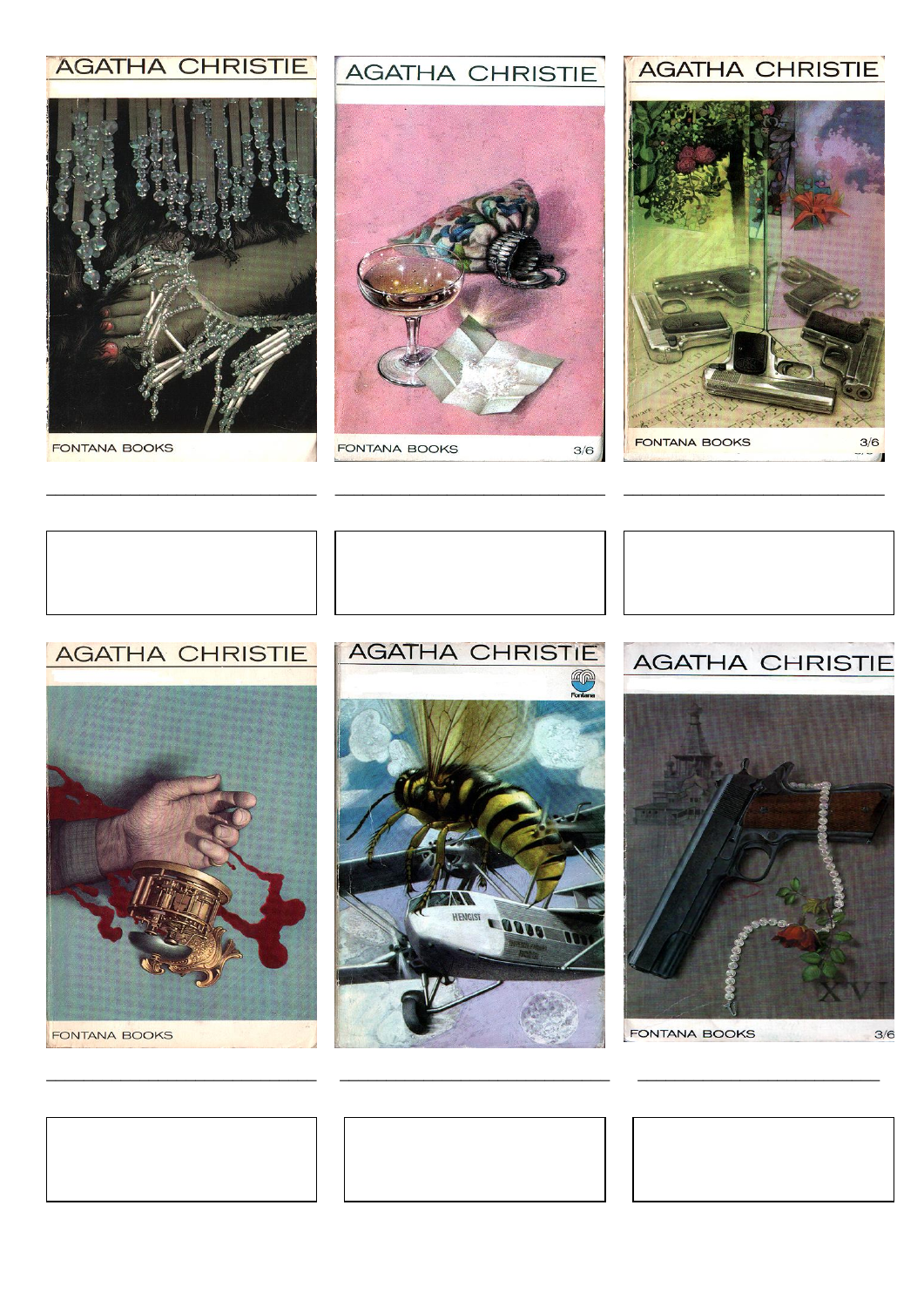# **AGATHA CHRISTIE**



#### **AGATHA CHRISTIE**



\_\_\_\_\_\_\_\_\_\_\_\_\_\_\_\_\_\_\_\_\_\_\_\_\_\_\_\_ \_\_\_\_\_\_\_\_\_\_\_\_\_\_\_\_\_\_\_\_\_\_\_\_\_\_\_\_\_ \_\_\_\_\_\_\_\_\_\_\_\_\_\_\_\_\_\_\_\_\_\_\_\_\_\_\_\_

**FONTANA BOOKS** 

 $3/6$ 







#### **ENGLISH TITLES : WITH ONE IMPOSTOR!**

THE BODY IN THE LIBRARY DEATH IN THE CLOUDS

THE MURDER OF ROGER ACKROYD PARTNERS IN CRIME

THEY DO IT WITH MIRRORS THE MOVING FINGER

#### **TITRES FRANCAIS : ATTENTION A L'INTRUS!**

LA MORT DANS LES NUAGES LES LE DOIGT QUI TUE

UN CADAVRE DANS LA BIBLIOTHEQUE MEURTRE AU CHAMPAGNE

CARTES SUR TABLE LES PENDULES

- HALLOWE'EN PARTY CARDS ON THE TABLE
	-

THE CLOCKS SPARKLING CYANIDE

LA FETE DU POTIRON LE MEURTRE DE ROGER ACKROYD

JEUX DE GLACES LE CRIME EST NOTRE AFFAIRE